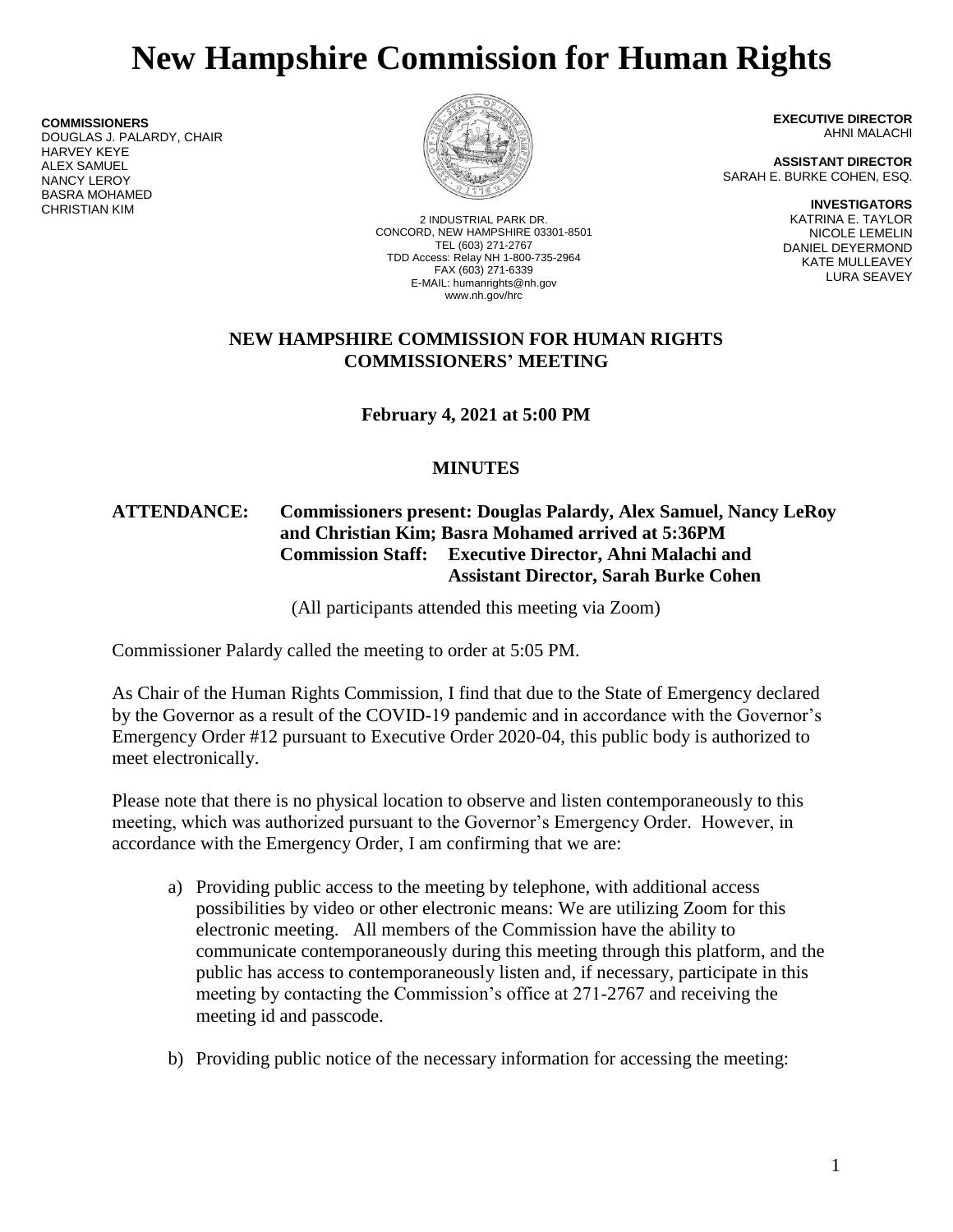We previously gave notice to the public of the necessary information for accessing the meeting, including how to access the meeting telephonically. Instructions have also been provided on the website of the Commission for Human Rights at <nh.gov/hrc>.

- c) Providing a mechanism for the public to alert the public body during the meeting if there are problems with access. If anybody has a problem, please call 271-2767 or email at: <humanrights@nh.gov>.
- d) Adjourning the meeting if the public is unable to access the meeting. In the event the public is unable to access the meeting, the meeting will be adjourned and rescheduled.

Please note that all votes that are taken during this meeting shall be done by roll call vote.

Let's start the meeting by taking a roll call attendance. When each member states their presence, please also state whether there is anyone in the room with you during this meeting, which is required under the Right-to-Know law."

> Commissioner Palardy: home, alone; Commissioner LeRoy: home alone; Commissioner Samuel: home, alone; Commissioner Kim: home, alone; Commissioner Mohamed: home; alone

#### **1. PUBLIC COMMENT**

Commissioner Palardy asked if anyone from the public was present and wished to make public comment. There was no response.

#### **2. APPROVAL OF DECEMBER MEETING MINUTES**

Commissioner LeRoy moved and Commissioner Samuel seconded a motion to approve the December minutes. Roll call: Commissioner Palardy - yea; Commissioner Samuel yea; Commissioner LeRoy - yea; and Commissioner Kim—yea. The motion carried.

#### **3. OFFICE UPDATES**

Commissioner LeRoy requested the Supplement Job Descriptions requested at the last meeting. Executive Director Malachi will resend to ensure it has been received.

Executive Director Malachi gave an update relative to legislation pending during this session that may impact the Commission and RSA 354-A. Executive Director Malachi explained how she is following legislation, which includes reviewing the legislation and reaching out to key sponsors to discuss the purpose/objectives of the legislation. Executive Director Malachi also attends and testifies at House/Senate Committee meetings to ensure the Legislators know and understand the purpose and process at the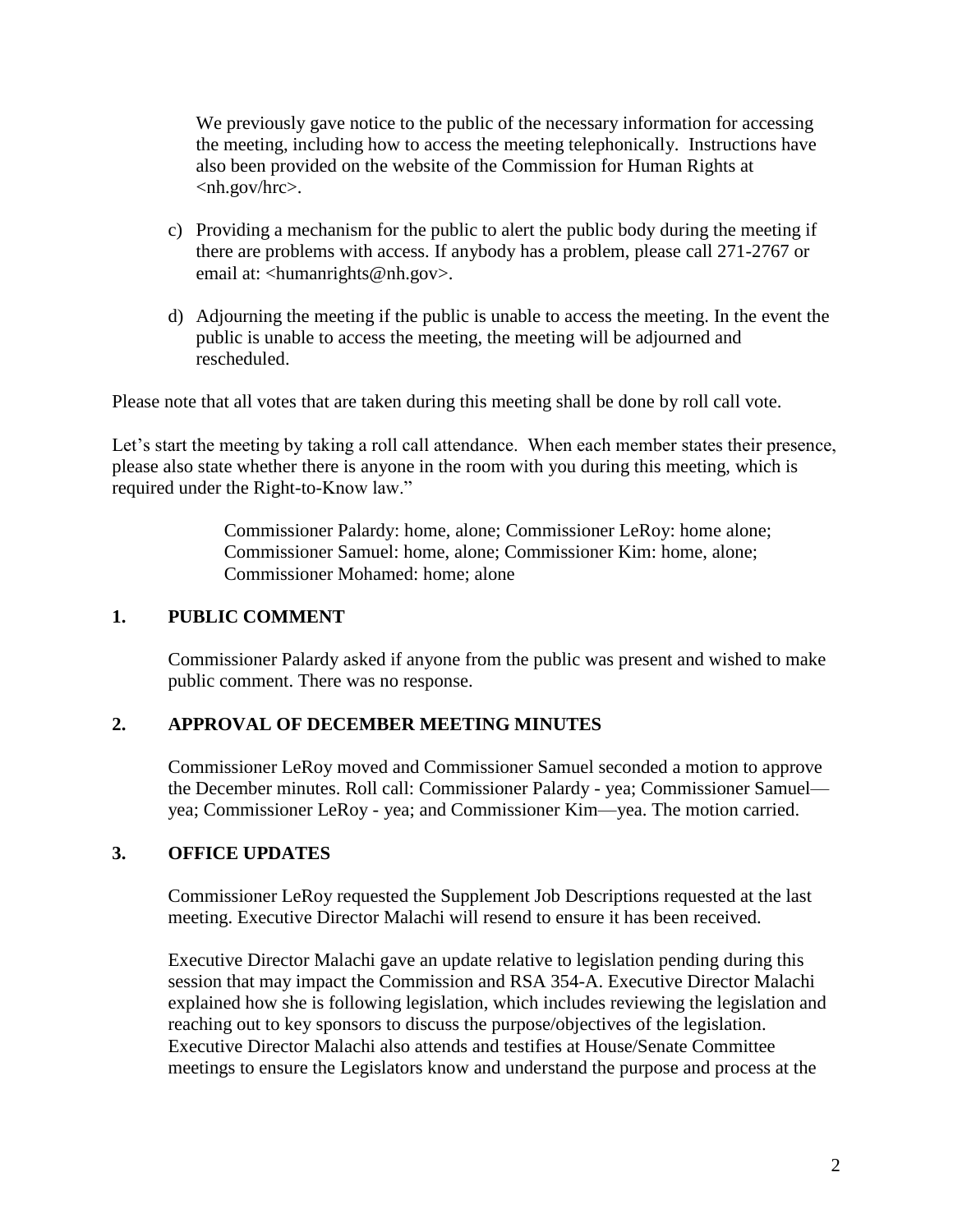NHCHR and the possible impact the proposed legislation could have on the NHCHR and RSA 354-A.

Executive Director Malachi discussed the current pending and relevant legislation:

**SB 68: requiring an employer to provide reasonable accommodations for pregnant employees.** This was formerly SB 759 from last session. It was not included in the omnibus bill. "We" were integral in writing the content of this bill. It is a restatement or clarification of the pregnancy protection we already enforce.

**SB 69: requiring employers to provide access to a sufficient space for nursing mothers and reasonable break time.** This was formerly SB 618 from last session. It was not included in the omnibus bill. "We" were integral in writing the content of this bill. Investigator Lemelin was an active member of the Lactation Council that worked collaboratively with the BIA (Business and Industry Association). Although the provisions of this bill will live in RSA 275, The Commission had an active role in the creation of this bill and might be called to testify.

**HB 231: relative to workplace lactation rights.** This is the working draft of SB 618. The Lactation Council was not in agreement on the elements included which is why additional work was done to elevate this to SB 618 (now SB 69). This does have some interaction with RSA 354-A and would also change a few lines in the statute in Section 7. The "better" language is included in SB 69.

**HB 140: relative to private rights of action regarding pupil safety.** This bill is relative to bullying/cyberbullying. Although we do not cover this specifically, the question was posed to discuss what the consideration would be if the nature of the bullying is discriminatory and under the jurisdiction of the Commission.

**HB 198: relative to an exception to the opportunity for public education without** discrimination. This was formerly HB 1251 and SB 480 from last session. Both of these bills we killed. There is a re-write to more narrowly focus this bill to cover "Title IX". The CRU (Civil Rights Unit) is watching this bill also and will most likely present testimony. Because this bill is relative to 354-A, the Commission may be called to give testimony as well.

**HB 359: creating a private cause of action for discrimination based on hairstyles relative to a person's ethnicity.** I will attach an email previously sent to Jill to engage in an internal discussion more focused on the erosion of the Commission's jurisdiction than the addition of a new protected class. It is the Outlook item related to "LSR 21-0130.1. It is the same as HB 359 now). Although engaging in a conversation relative to a protected class for "hair" is an important one. This legislation reflects a push by a national organization to have similar legislation enacted across the country.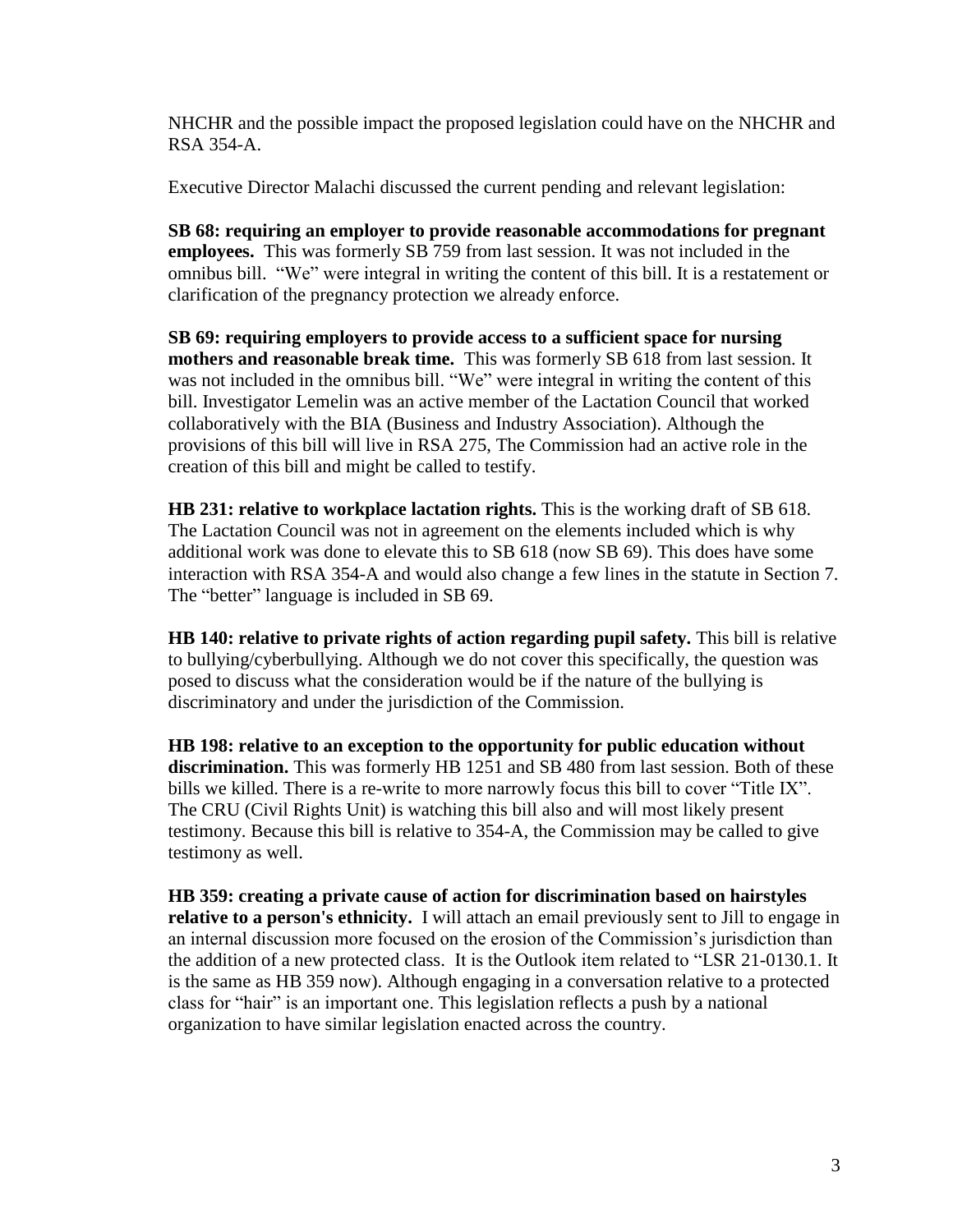**HB 506: relative to equal access to places of public accommodation**. This is relative to individuals who refuse certain medical treatments. We have interpreted it as an introducing a separate protected class for those refusing such treatments.

**LSR 2021-0890 relative to civil rights violations and discriminatory actions related to real estate transactions.** I will attach the LSR language as it is not yet been assigned a bill number, so the content isn't readily available.

Commissioner LeRoy expressed some frustration relative to the above LSR. Executive Director Malachi will discuss with Commissioner LeRoy. The language contained in the LSR is language that the Commission will need to become compliant with HUD standards that would make the Commission eligible for a HUD contract.

Commissioner Samuel made an inquiry about HB506 and the support it has. Executive Director Malachi explained there were 10 sponsors, but has not been made aware of a large support base.

Finally, Executive Director Malachi reminded the Commissioners to process the cases they receive and to contact the Commission staff promptly if they are in need of additional information so the case can continue to process.

## **4. REVIEW OF INVESTIGATOR CASE LOAD**

Assistant Director Burke Cohen stated the NHCHR does not currently have a contract amount for EEOC; therefore, the number is defaulted to the amount of last year's contract, which was 170 cases. The staff is moving cases along as quickly as possible while also completing intake and office coverage. Many parties are utilizing the Commission's Mediation Program, which is helping reduce the unassigned cases. Assistant Director Burke Cohen stated she is also been attempting to complete direct negotiations with the parties to move cases along.

Commissioner Palardy and Commissioner LeRoy expressed concern that the number of "Unassigned Cases" is trickling back up. He said and Commissioner LeRoy concurred that the Commission needs to continue to find ways to make the number of "Unassigned Cases" decrease through discovering and implementing efficiencies. Assistant Director Burke Cohen concurred with the concerns of Commissioners Palardy and LeRoy. She added the staff have been taking on multiple roles in the office and are continuing to process cases as quickly as they can. Assistant Director Burke Cohen stated when additional staff is hired, it will help alleviate some of the pressure on the staff and allow staff to process cases. In addition, Assistant Director Burke Cohen stated the Intake Coordinator, once hired, and she will be able to better and more effectively manage the "Unassigned Cases" by helping facilitate negotiations directly and/or through the Commission's mediation program.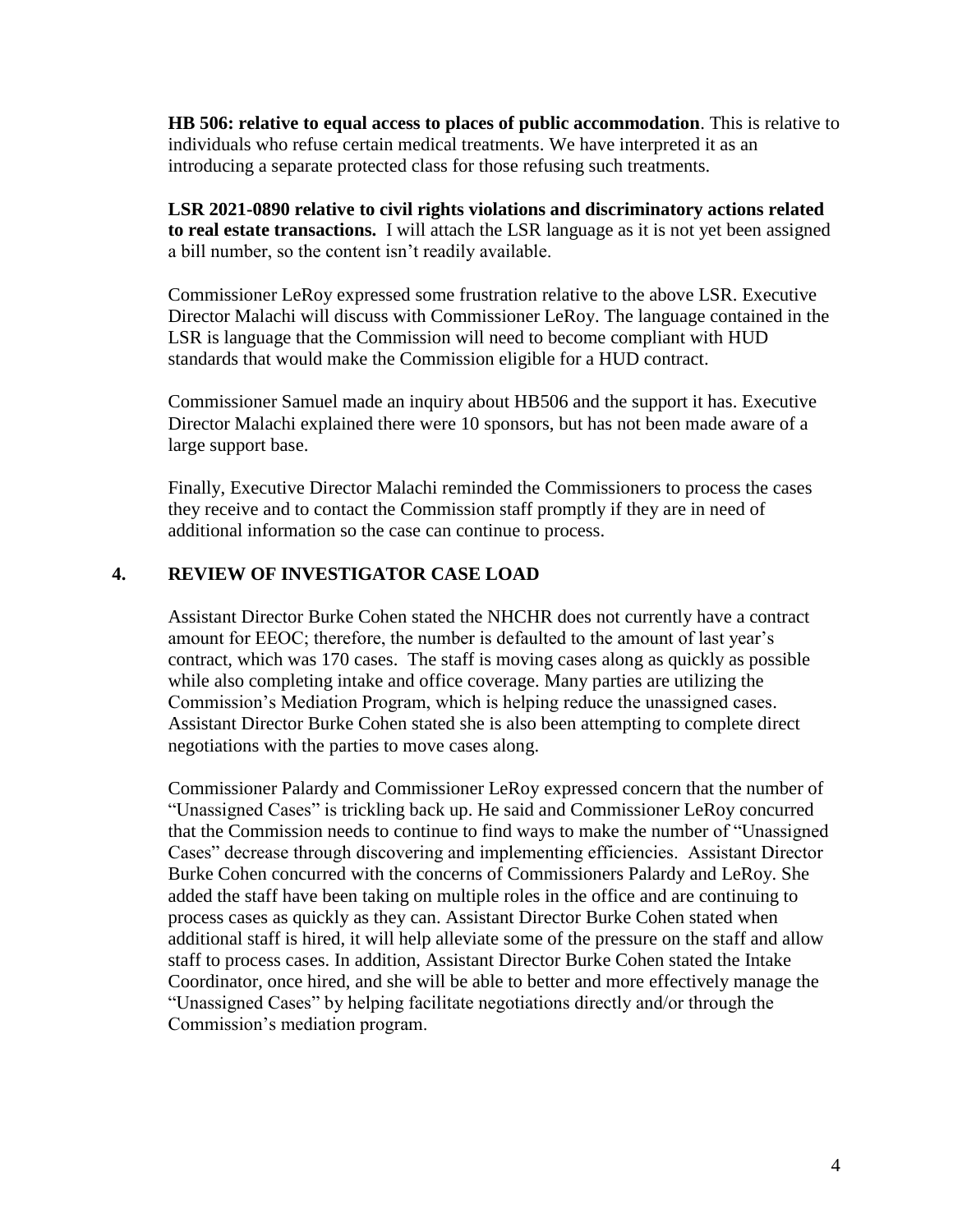#### **5. HEARING SCHEDULE UPDATE**

Assistant Director Burke Cohen discussed the hearing scheduling. She stated a hearing is scheduled for April 20, 2021. She said the panel is made up of Commissioner LeRoy, Commissioner Mohamed and Commissioner Shirley. However, Commissioner Shirley is no longer available. Commissioner Samuel stated he was available. Assistant Director Burke Cohen explained the hearing will likely be virtual. Assistant Director Burke Cohen and Executive Director Malachi are working with OPLC and DOJ relative to guidance to ensure the hearing abides by state law and protects the rights of all parties involved. Assistant Director Burke Cohen stated she would send out the Prehearing Order/Report to the panel members for review and determination if there was any conflict. She requested the panel members respond promptly if there was a conflict with a party or witness and/or the date of the hearing.

## **6. OTHER BUSINESS**

Executive Director Malachi discussed the status of hiring. She explained the reclassification process that needed to be completed by NH Personnel. The revisions to the Supplemental Job Descriptions of the positions have been completed. Executive Director Malachi has to send a request for approval to the Governor for 2 part-time positions (Secretary and Paralegal). She hopes to complete that and have the approval back by next week. The full-time Intake Coordinator positon must go before Governor and Counsel for approval. This will occur at their next meeting. Executive Director Malachi is hopeful this will be approved with no issue and will move on with the process as soon as she is able.

Executive Director Malachi discussed the positions being hired. The Secretary will be able to answer phones and do light administrative work on a part-time basis. The Paralegal position will be able to clerk hearings and draft legal documents such as Orders, etc. This position will help alleviate some tasks currently completed by the Assistant Director, which also will allow for efficiencies in the Commission process. Eventually, the part-time intake person will be able to be hired, but it is currently unfunded as is the Office Manager positions. Both positions are in the budget as a prioritized need. If those positions are not funded in the new budget process, the Secretary position can do many of the onsite "secretarial" tasks and the Department of Justice will continue to assist with the other office management tasks.

Commissioner Palardy stated Executive Director should prioritize hiring. He is frustrated by it taking additional time due to the process. He said he will assist in any way he can and the other Commissioners concurred. Commissioner LeRoy also expressed her frustration with the slow process. Executive Malachi explained the process and how it works and how it can be delayed.

Commissioner Mohamed asked about the overall budget process. Executive Director Malachi explained how it generally works and how there have been different items that have occurred related to the COVID-19 pandemic.